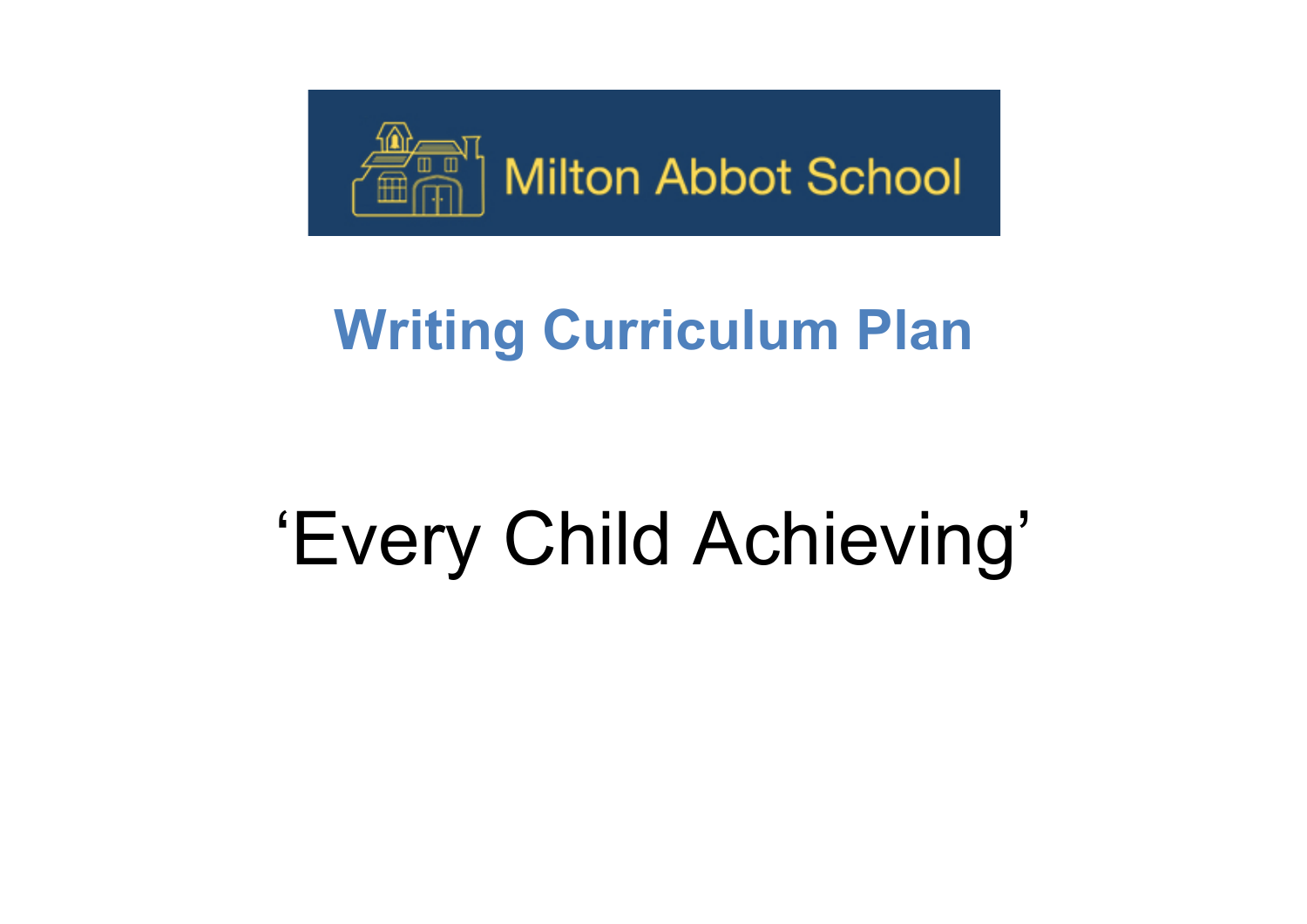## **Milton Abbot Primary School - Writing Curriculum Plan**

**At Milton Abbot Primary School our intention for children's writing is to develop confident writers who enjoy writing by:**

- Create a writing culture where children can articulate and communicate their ideas
- Organise their ideas in a coherent manner for the reader
- Write with clarity, awareness of different audiences and purpose
- Develop an extensive and rich vocabulary using high-quality text
- Write with increasing fluency, legibility and ultimately speed
- Spell accurately through their knowledge of phonics and spelling patterns
- Write with increasing knowledge, understanding and application of grammar.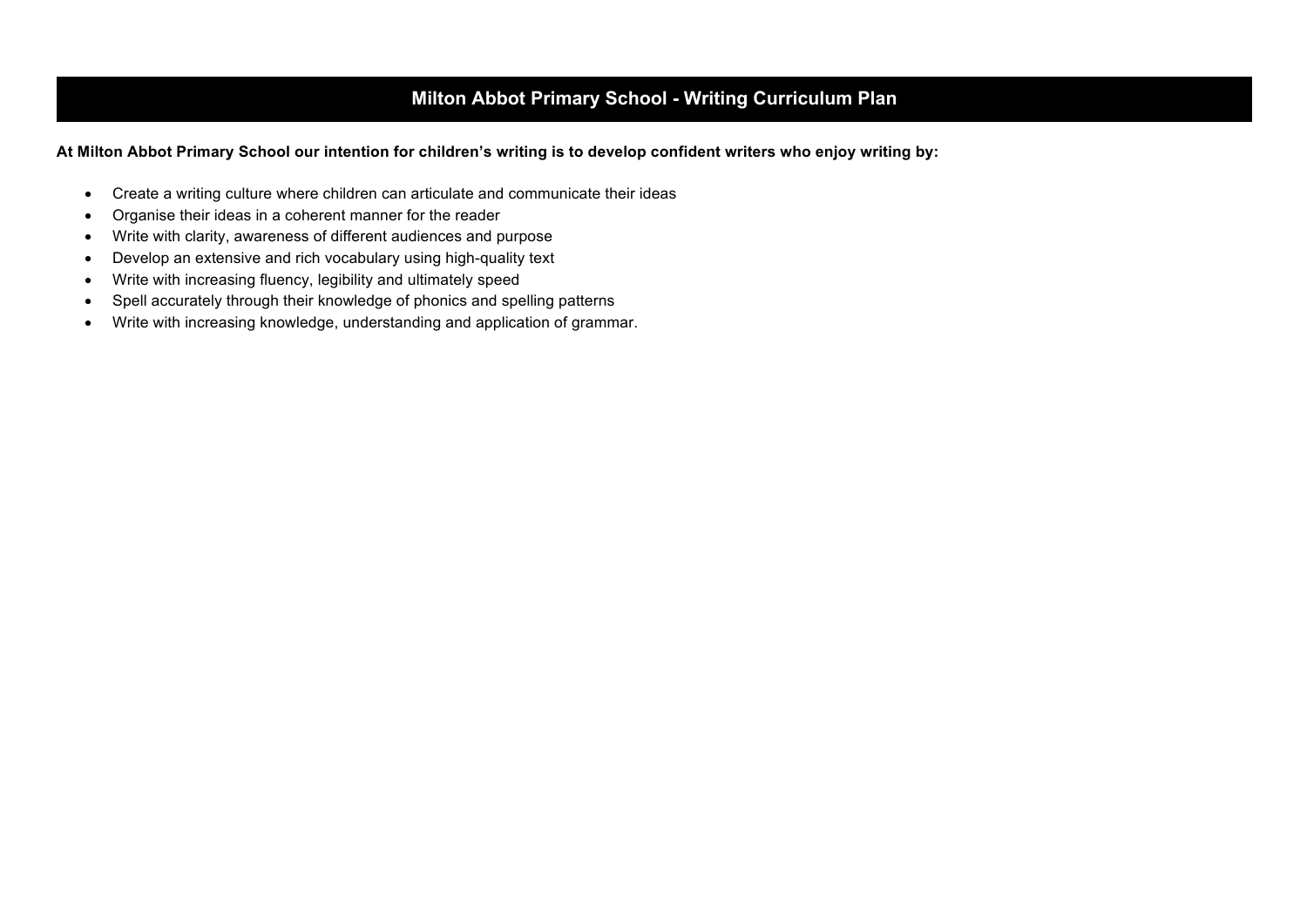| Writing-Transcription, Composition and Vocabulary, Grammar and Punctuation |                                                                                                                                                                                                                                                                                                                                                                                                                                                                                                                     |                                                                                                                                      |                                                                                                                                   |                                                                                                                                   |                                                                                                                                   |  |  |  |
|----------------------------------------------------------------------------|---------------------------------------------------------------------------------------------------------------------------------------------------------------------------------------------------------------------------------------------------------------------------------------------------------------------------------------------------------------------------------------------------------------------------------------------------------------------------------------------------------------------|--------------------------------------------------------------------------------------------------------------------------------------|-----------------------------------------------------------------------------------------------------------------------------------|-----------------------------------------------------------------------------------------------------------------------------------|-----------------------------------------------------------------------------------------------------------------------------------|--|--|--|
| Intent                                                                     | Create a writing culture where children can articulate and communicate their ideas<br>Organise their ideas in a coherent manner for the reader<br>Write with clarity, awareness of different audiences and purpose<br>Develop an extensive and rich vocabulary using high-quality text<br>Write with increasing fluency, legibility and ultimately speed<br>Spell accurately through their knowledge of phonics and spelling patterns<br>Write with increasing knowledge, understanding and application of grammar. |                                                                                                                                      |                                                                                                                                   |                                                                                                                                   |                                                                                                                                   |  |  |  |
| Implementation                                                             | See Curriculum provision below                                                                                                                                                                                                                                                                                                                                                                                                                                                                                      |                                                                                                                                      |                                                                                                                                   |                                                                                                                                   |                                                                                                                                   |  |  |  |
| <b>Curriculum Provision:</b>                                               |                                                                                                                                                                                                                                                                                                                                                                                                                                                                                                                     |                                                                                                                                      |                                                                                                                                   |                                                                                                                                   |                                                                                                                                   |  |  |  |
|                                                                            | <b>FS</b>                                                                                                                                                                                                                                                                                                                                                                                                                                                                                                           | <b>Y1</b>                                                                                                                            | <b>Y2</b>                                                                                                                         | Y3/4                                                                                                                              | Y5/6                                                                                                                              |  |  |  |
| Transcription - The Teaching / Learning of Spelling                        |                                                                                                                                                                                                                                                                                                                                                                                                                                                                                                                     |                                                                                                                                      |                                                                                                                                   |                                                                                                                                   |                                                                                                                                   |  |  |  |
| Intent                                                                     | To spell some words<br>correctly and other<br>phonetically plausible                                                                                                                                                                                                                                                                                                                                                                                                                                                | Spell accurately<br>through their<br>knowledge of phonics<br>and spelling patterns<br>(as 22 per page of the<br>National Curriculum) | Spell accurately through their<br>knowledge of phonics and<br>spelling patterns<br>(as per page 29 of the<br>National Curriculum) | Spell accurately through<br>their knowledge of phonics<br>and spelling patterns<br>(as per page 37 of the<br>National Curriculum) | Spell accurately through<br>their knowledge of phonics<br>and spelling patterns<br>(as per page 46 of the<br>National Curriculum) |  |  |  |
| Implementation                                                             | Please see the Milton Abbot Primary School's<br><b>Spelling Policy</b>                                                                                                                                                                                                                                                                                                                                                                                                                                              |                                                                                                                                      | Please see the Milton Abbot Primary School's Spelling Policy                                                                      |                                                                                                                                   |                                                                                                                                   |  |  |  |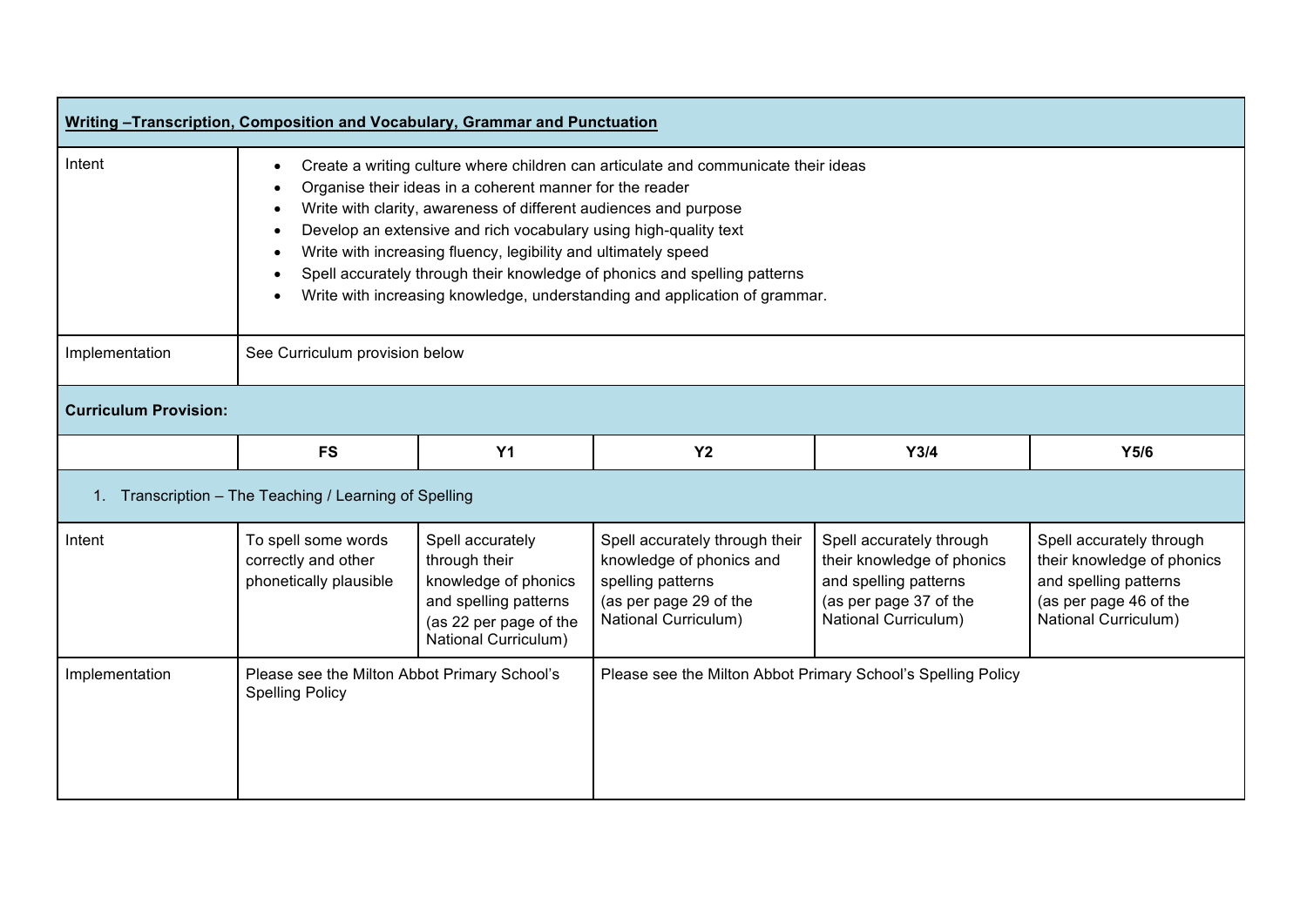| Transcription - Teaching/Learning of Handwriting<br>2.      |                                                                                                                                                                                                                                                                                                                                                                                                                                                                                               |                                                                                                                            |                                                                                                                                                      |                                                                                                                                                                                                                      |                                                                                                                                                                                 |  |  |
|-------------------------------------------------------------|-----------------------------------------------------------------------------------------------------------------------------------------------------------------------------------------------------------------------------------------------------------------------------------------------------------------------------------------------------------------------------------------------------------------------------------------------------------------------------------------------|----------------------------------------------------------------------------------------------------------------------------|------------------------------------------------------------------------------------------------------------------------------------------------------|----------------------------------------------------------------------------------------------------------------------------------------------------------------------------------------------------------------------|---------------------------------------------------------------------------------------------------------------------------------------------------------------------------------|--|--|
|                                                             | <b>FS</b>                                                                                                                                                                                                                                                                                                                                                                                                                                                                                     | Y1                                                                                                                         | <b>Y2</b>                                                                                                                                            | Y3/4                                                                                                                                                                                                                 | Y5/6                                                                                                                                                                            |  |  |
| Intent                                                      | To show good control<br>and co-ordination.<br>To use a pencil and<br>hold it effectively. To<br>form recognisable<br>letter, most of which are<br>correctly formed                                                                                                                                                                                                                                                                                                                            | As per page 23 of the<br>National Curriculum)                                                                              | (as per page 30 of the<br>National Curriculum)                                                                                                       | (as per page 38 of the<br>National Curriculum)                                                                                                                                                                       | As per page 47 of the<br><b>National Curriculum</b>                                                                                                                             |  |  |
| Implementation                                              | Please see the Milton Abbot Primary School's<br><b>Handwriting Policy</b>                                                                                                                                                                                                                                                                                                                                                                                                                     |                                                                                                                            | Please see the Milton Abbot Primary School's Handwriting Policy                                                                                      |                                                                                                                                                                                                                      |                                                                                                                                                                                 |  |  |
| Composition - Teaching Sequences and Wider Curriculum<br>3. |                                                                                                                                                                                                                                                                                                                                                                                                                                                                                               |                                                                                                                            |                                                                                                                                                      |                                                                                                                                                                                                                      |                                                                                                                                                                                 |  |  |
|                                                             | <b>FS</b>                                                                                                                                                                                                                                                                                                                                                                                                                                                                                     | Y1                                                                                                                         | <b>Y2</b>                                                                                                                                            | Y3/4                                                                                                                                                                                                                 | Y5/6                                                                                                                                                                            |  |  |
| Intent                                                      | To write simple sentences<br>in a meaningful context<br>that can be read by<br>themselves and others                                                                                                                                                                                                                                                                                                                                                                                          | To write sentences<br>by saying out loud<br>what they are going<br>to write about and<br>then read aloud their<br>writing. | To plan/write with increased<br>stamina and independence<br>across a variety of genres<br>including making simple<br>amendments and reading<br>aloud | To plan/write across a<br>genre with an increased<br>awareness and application<br>of grammar, punctuation,<br>spelling accuracy and<br>structure. Continuing to<br>improve at proofreading<br>and making amendments. | To select appropriate form,<br>structure, grammar and<br>vocabulary to enhance<br>meaning for a targeted<br>reader.<br>To enhance writing through<br>proof reading and editing. |  |  |
| Implementation                                              | All teachers to follow a Teaching Sequence format using high quality/engaging texts. Teaching sequences are based on a three-part structure<br>which includes learning / talking about a text, practising writing and independent writing (including writing where appropriate for a real audience).<br>All children are taught fiction, nonfiction, and poetry. Built into the sequence are reading activities and grammar taught in the context of the book<br>using a range of techniques. |                                                                                                                            |                                                                                                                                                      |                                                                                                                                                                                                                      |                                                                                                                                                                                 |  |  |
| Core texts                                                  | <b>Babcock Teaching Sequences</b><br>Reading Reconsidered - Reading Spine Text Selector for Primary Schools' for detail year group book list and links<br>Book Band Guided Reading Sets etc                                                                                                                                                                                                                                                                                                   |                                                                                                                            |                                                                                                                                                      |                                                                                                                                                                                                                      |                                                                                                                                                                                 |  |  |